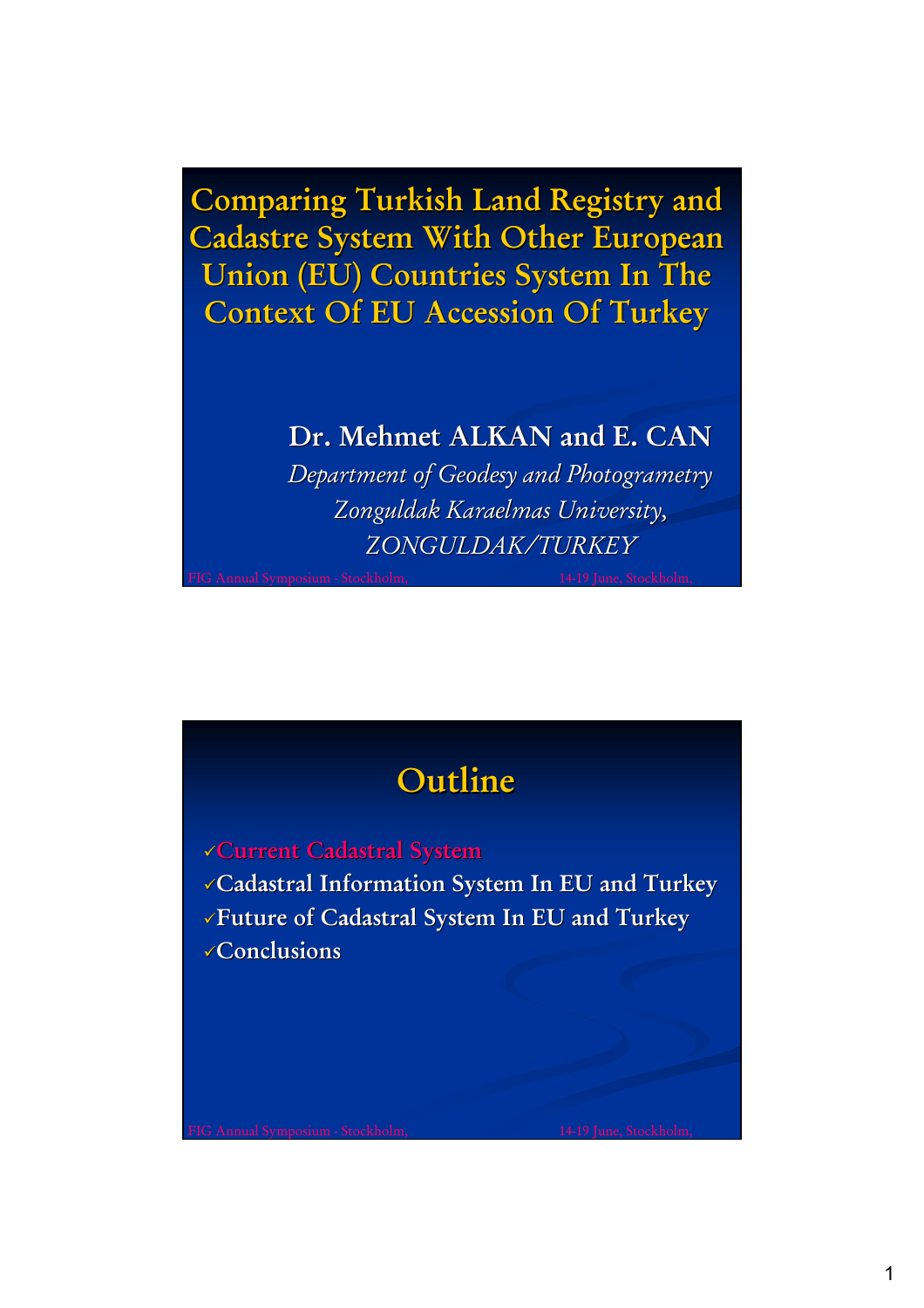| <b>Current Land Title And Cadastral</b>                                             |                             |
|-------------------------------------------------------------------------------------|-----------------------------|
| (LTC) Systems (Turkey)<br>Cadastral Data:                                           |                             |
|                                                                                     | Cadastral Map               |
| Land Title Data: Parcel or<br>apartment, owners, ownership<br>rights information's. | 10<br>11                    |
| Apartmen<br><b>Land Title Registers</b>                                             |                             |
| <b>Main Registers</b>                                                               | <b>Auxiliary Registers</b>  |
| Land title register (LTR)                                                           | Owners registers            |
| Condominium register                                                                | Representatives register    |
| <b>Transactions register</b>                                                        | Corrections register        |
| <b>Legal documents</b>                                                              | Public owned lands register |
|                                                                                     |                             |

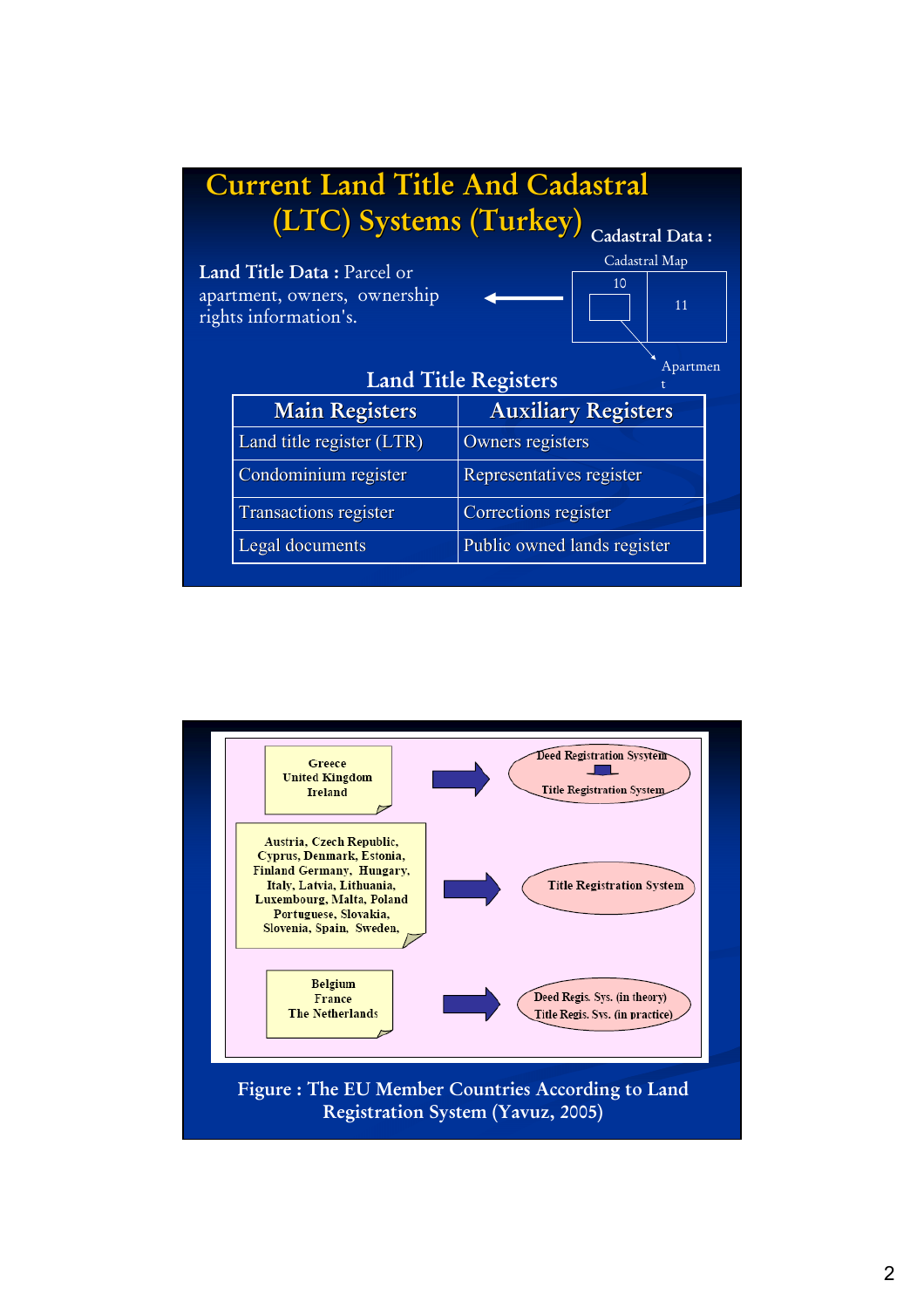# **Outline Outline**

**Current Cadastral System Cadastral Information Sy Cadastral Information System In EU and Turkey stem In EU and Turkey Future of Cadastral System In EU and Turkey Future of Cadastral System In EU and Turkey Conclusions Conclusions**

### **CIS**

**CIS is very important for cadastral systems. EU member of Germany and Holland was solved this problem. Germany has an ALKIS and ATKIS that is possible to make for a lot of current and temporal analyses. Holland has a CIS that is possible to make for temporal and current cadastral and land title queries.**

**Basic conceptual of ALK has been determined for Germany in 1970. Nevertheless applications are started in 1977 for this area. After this years generated basic version of ALK with digitizing of cadastral maps in states of Germany because of users who demanded to completely (%100) digitized of cadastral maps for a shortly time. Present time study of ALK is completed extensive of Germany. Although cadastral study on a level with state, ALK is configured one type exceptional small detail for all state of Germany for provide to reached standard structure of data for all country (Hawerk, 2003).**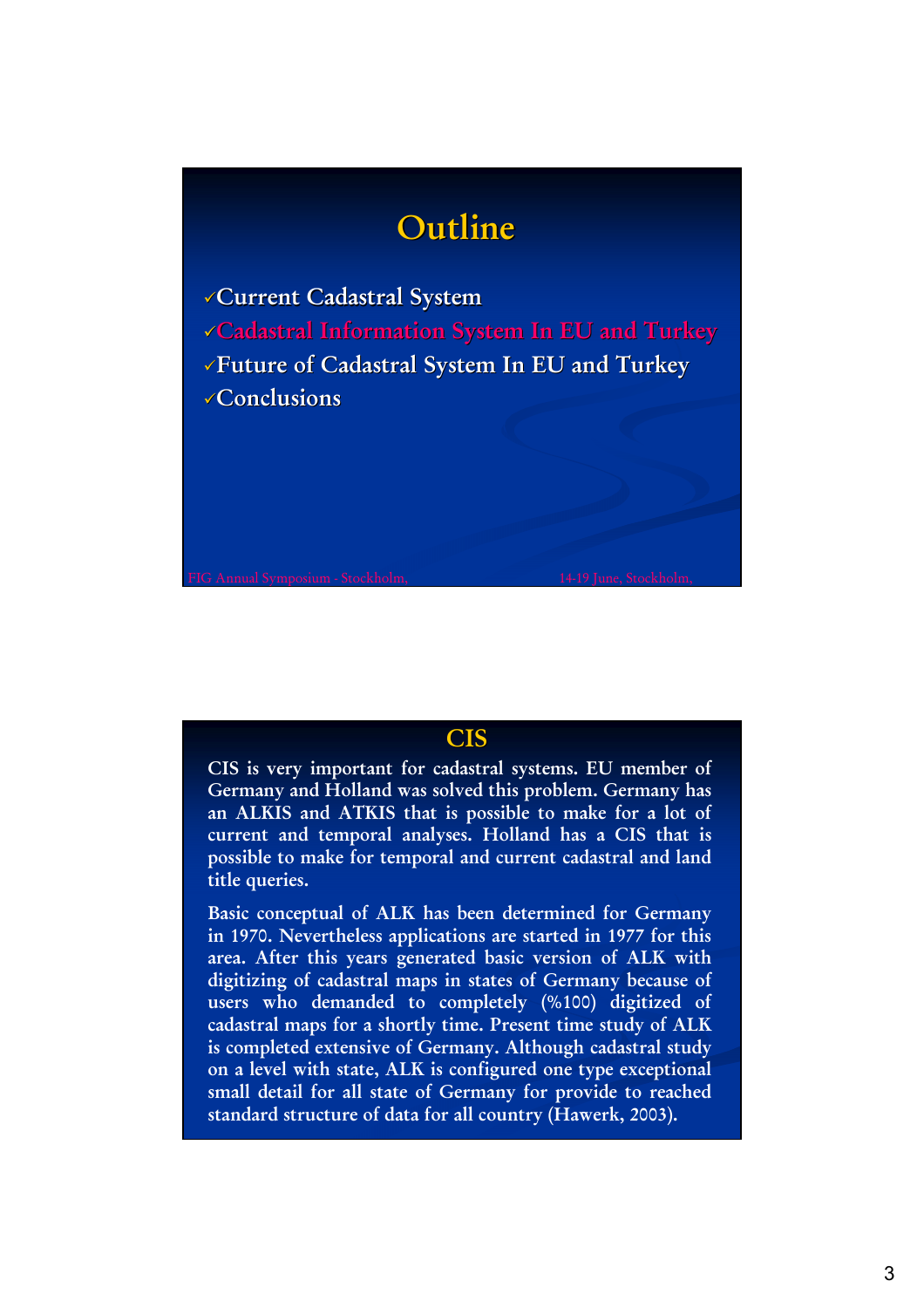#### **CIS**

**GEO++ GIS software was improved for cadastral application in Netherlands Requirement of all cadastral data was transferred digital area between 1984 and 1999 years. However all datas were transferred into GEO++ software with was imaged database and GIS. All current and spatial analyses are done with GIS system and same time changes are added into this information system.** 

**In Sweden, Cadastral GIS: at the National Land Survey (NLS), the term "the integrated cadastral system of Sweden" is used. This means that the whole infrastructure, the registered and presented property information (land, owners, users, houses etc.), is integrated with its geographic location. This data covers the whole nation, but is not stored in a single database. Several authorities (i.e. municipalities, taxation authorities, and NLS) maintain the database infrastructure. The cadastral data is linked with unique identities in order to work in a uniform system for** 

**d** (**) d** (**) d** (**) d** (**) d** (**) d** (**) d** (**) d** (**) d** (**) d** (**)** 

## **TAKBIS ( TAKBIS (Turkey)**

**In Turkey TAKBIS study has been continued since 2001 in Ankara for two pilot region. However the pilot region study was completed in 2005. Presently land register information has been added into the system for base of county in Turkey. For cadastre data studies is perpetuated in pilot region in Turkey. One of the main problems for Turkey's that extensive of countries cadastral studying hasn't been finished and cadastral maps haven't been digitized completely. Besides disadvantage of TAKBIS that temporal analyses are a big problem before the land registration.**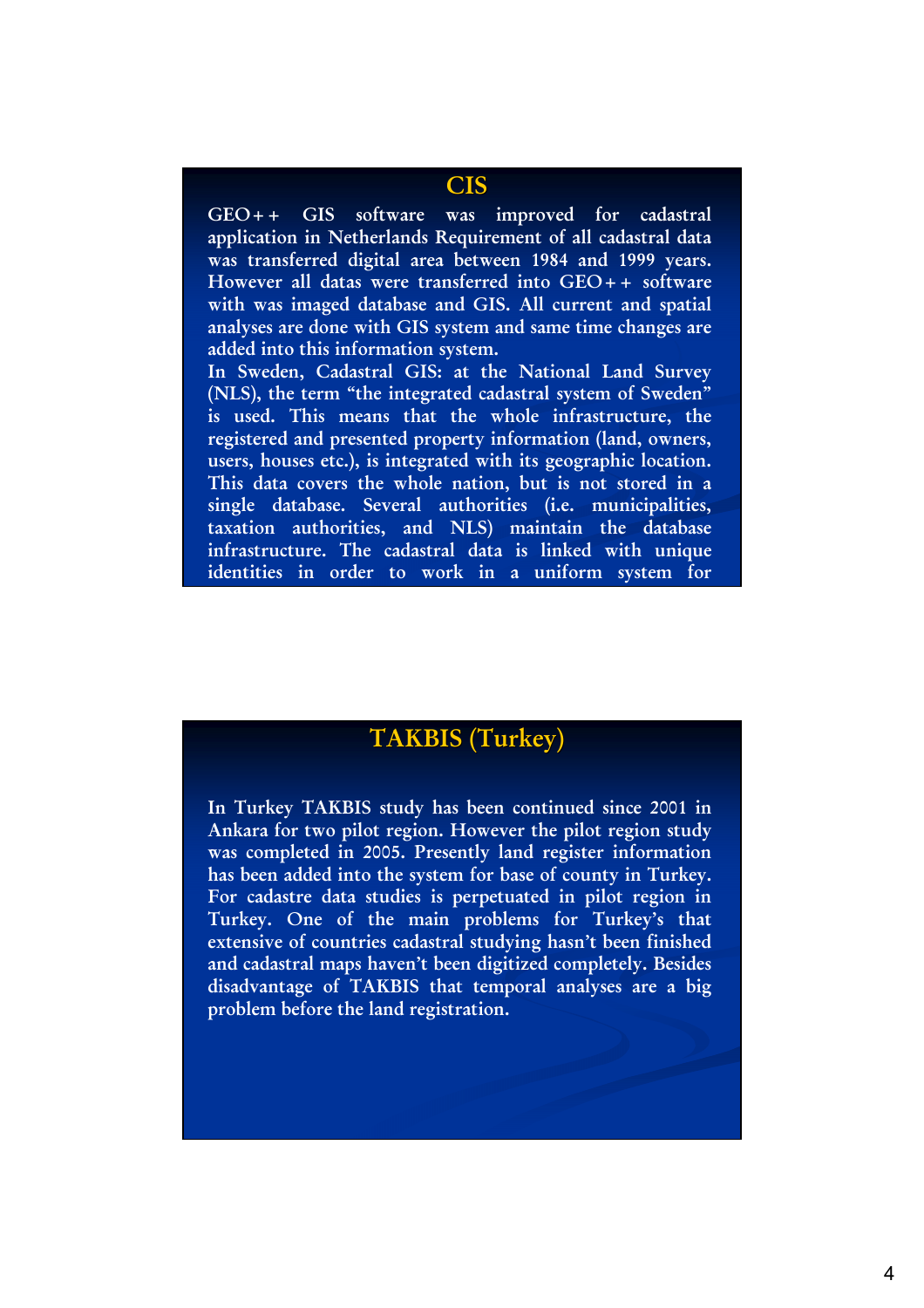

#### **TAKBIS Project aims are;**

•**Providing reliable land information required for land and land-related activities and decision-makers and produced and managed under the responsibility of the TKGM.**

•**Within the frame of the determined requirements, by taking advantage of the principles and possibilities of an Integrated Information System, planning, conducting and managing the activities of the TKGM more properly, more quickly, more reliably and more effectively.** 

•**Transferring land register records and cadastral maps to a digital environment and to a database modeled and created according to the requirements of TAKBIS.**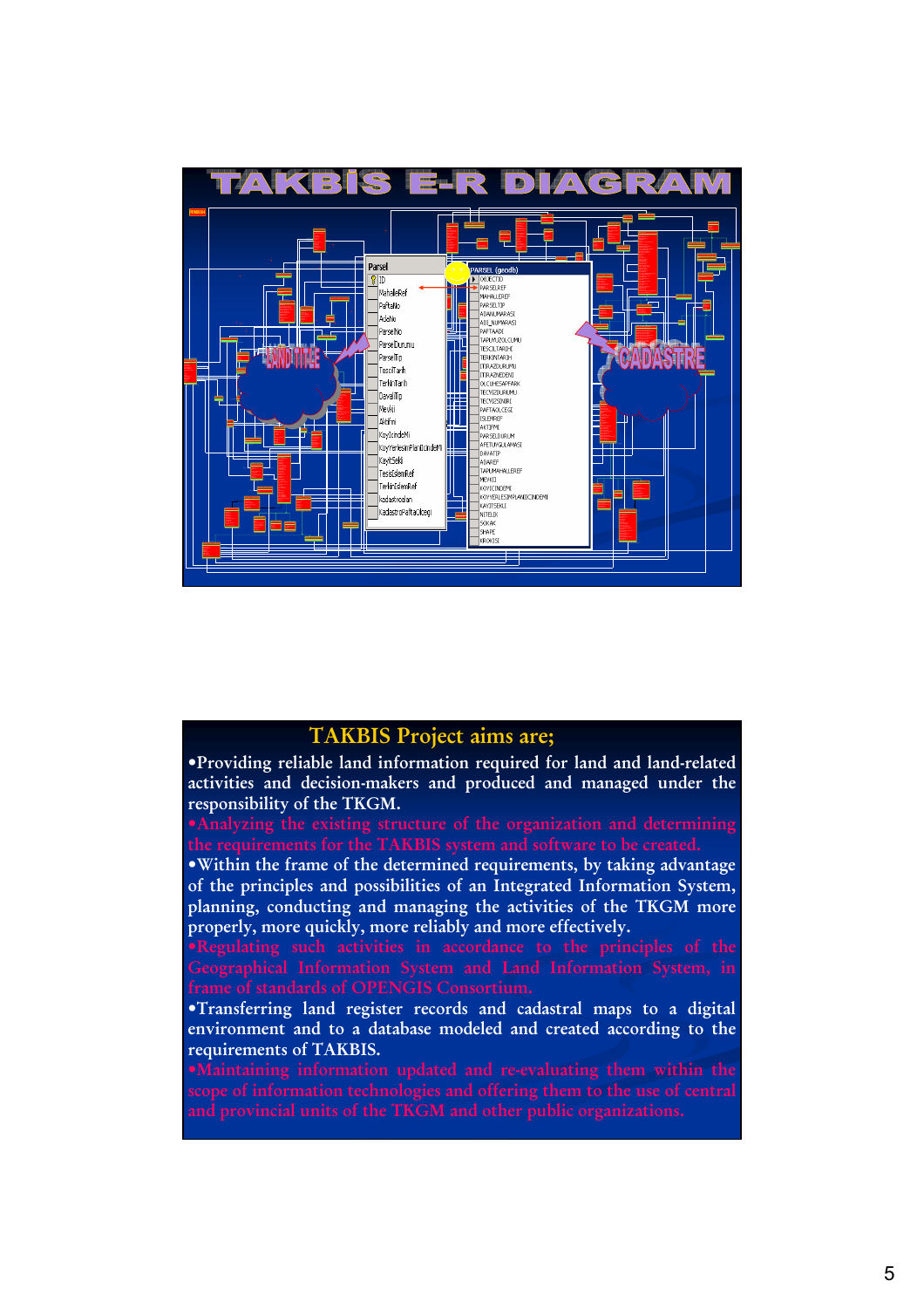#### **TAKBIS Project aims are;**

•**Offering land registry and cadastral information, which is the only legal ownership base, to other institutions and organizations, in an electronic environment and as on-line.** 

•**Establishing the required technological infrastructure and security mechanisms.** 

•**Having approval of project, wide spreading TAKBIS according to** 

**th i iti t b d t i d b th Ad i i t ti**

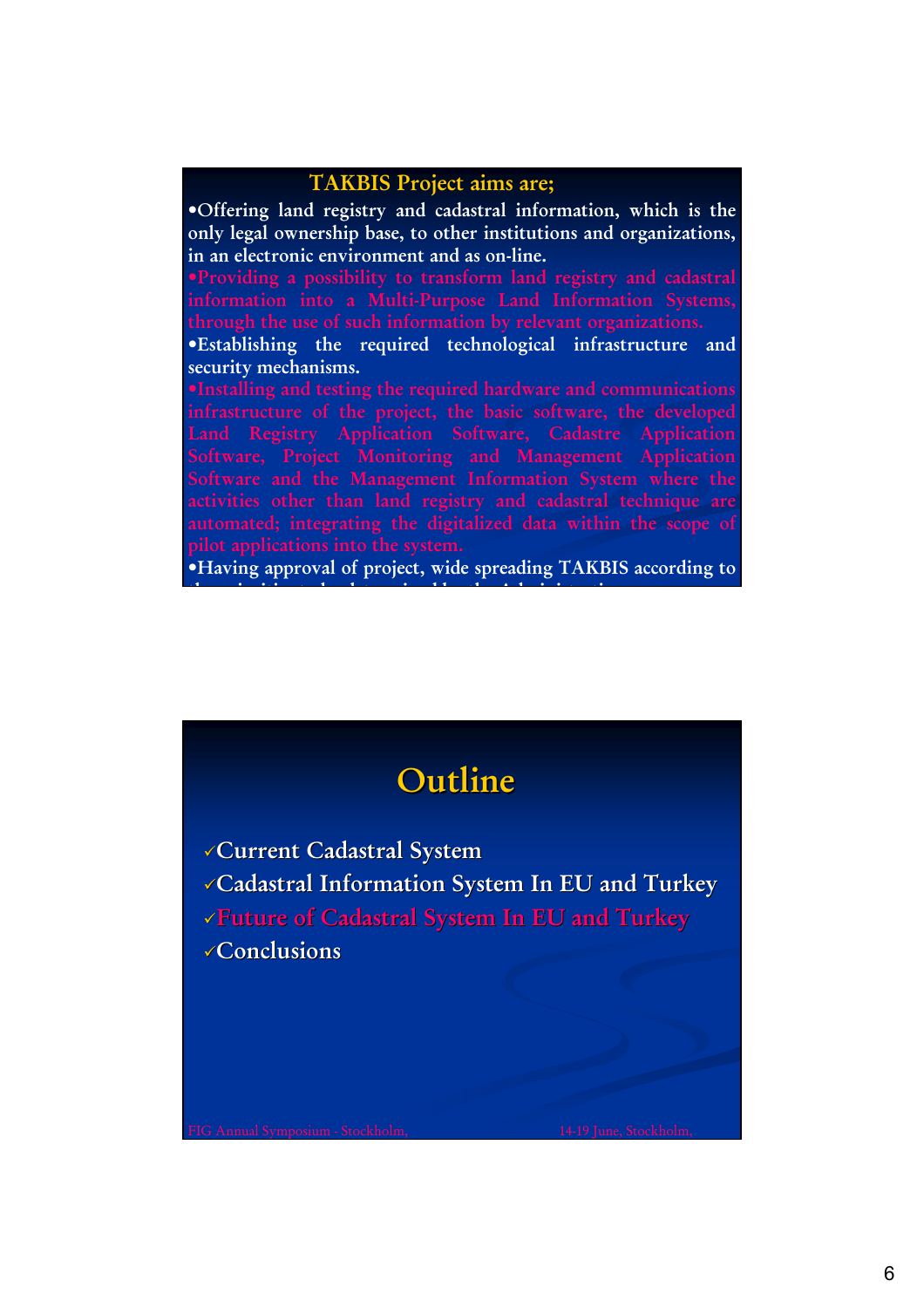## **Future**

**Statement 4 on Cadastre 2014 is very considerable context of** 

9**Flexibility in the representation of information of the data model. Type, scale, and content of a representation can be chosen according to the needs**

9**The information is stored once and different products are derived from the same data**

9**The digital model is easy to handle, and data representing the model cannot be destroyed physically as can traditional maps** 9**Distribution and publication of cadastral information is easily possible with the help of the exchange of digital data models.**